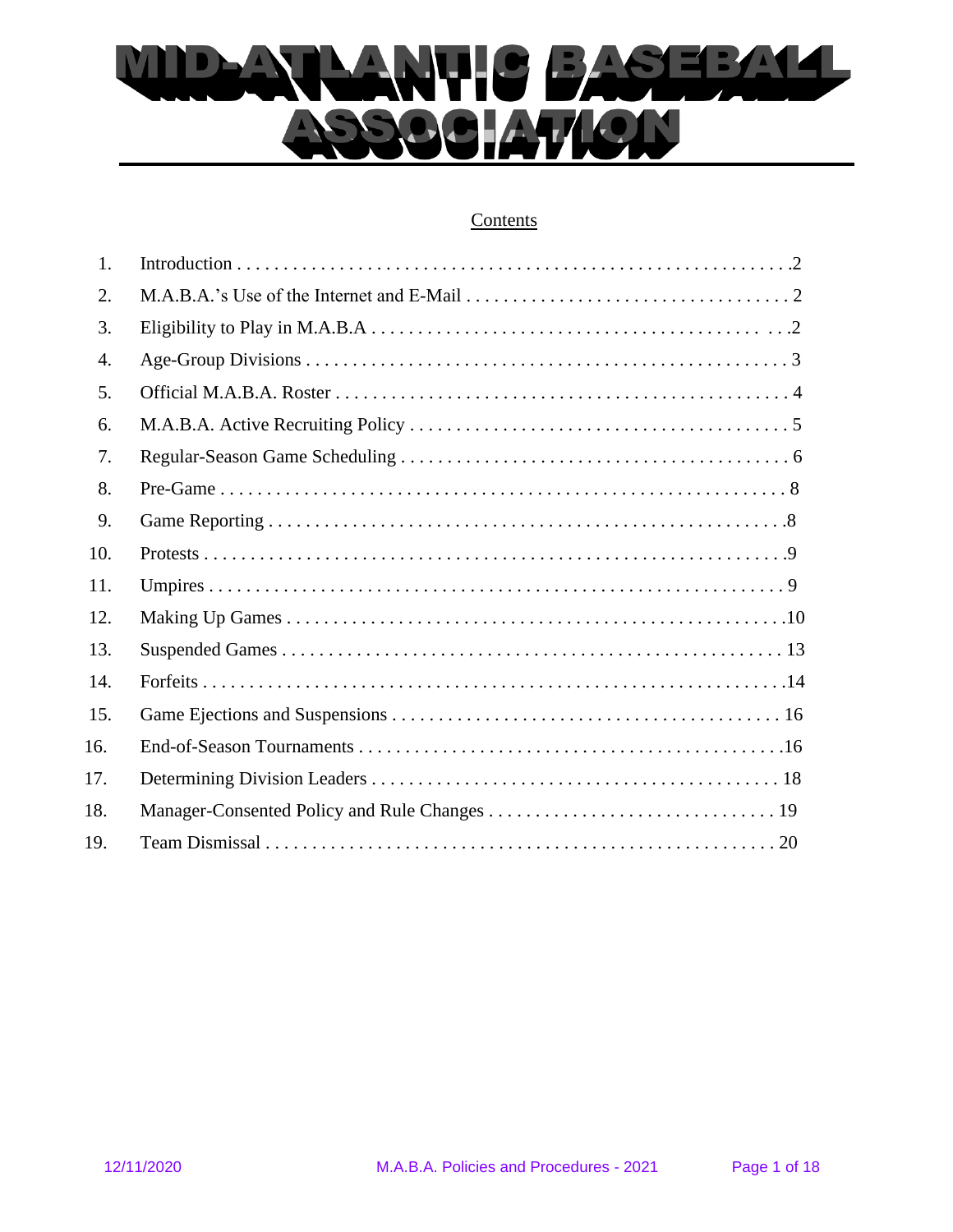# **1. Introduction**

This document describes the policies and procedures that managers must follow to successfully participate in M.A.B.A.. The document is purposely extensive in an attempt to (1) allow managers considering playing in M.A.B.A. to make as informed a decision as possible and (2) allow M.A.B.A. to avoid having to make decisions "on the fly" during the season.

#### **Please note that this document is intended to be used in conjunction with M.A.B.A.'s On-Field Rules document.**

## **1.1 Definitive Versions**

It is typical for there to be changes to M.A.B.A.'s policies, procedures, or rules (sometimes several) prior to the beginning of a new season. By definition, the versions of **M.A.B.A.'s Policies and Procedures and M.A.B.A.'s On-Field Rules** posted on M.A.B.A.'s website at any given point in time is considered to be the definitive one, superceding any and all other versions at that point in time. The same is true of other documents posted to M.A.B.A.'s website for managers' use, such as schedules.

## **1.2 During-Season Changes**

It is rare that M.A.B.A. makes changes to policies or rules once the spring season has officially started. In those rare cases that we do, we attempt to e-mail all managers regarding the change. **However, all managers are deemed by M.A.B.A. to have been notified of the changes once it is posted to the M.A.B.A. website**, whether or not a given manager was personally contacted by e-mail, phone, etc.

## **1.3 Final Interpretive Authority**

M.A.B.A.'s Board of Directors is the final authority as to the interpretation of the letter and intent of M.A.B.A.'s policies and rules. Furthermore, because M.A.B.A. has worked hard to provide information in a variety of places, it is possible that policies, rules, etc. documented in two or more places may not always completely agree. In most instances, the precedent document is identified. In cases where this is not true, M.A.B.A.'s Board of Directors will be the final authority as to the precedent document.

# **2. M.A.B.A.'s Use of the Internet and E-Mail**

The manager of a team, or his designate, must have access to the Internet and electronic mail in order for that manager's team to participate in M.A.B.A. The administration of M.A.B.A. is facilitated by our manager's mandatory use of the Internet. All (or virtually all) information regarding M.A.B.A. and information between M.A.B.A. and managers will be communicated via our Internet web site and electronic mail. **As such, any information M.A.B.A. places on our web site, or any information we electronically mail to managers, will be considered to be "officially disseminated."** Similarly, only information provided by managers via M.A.B.A.'s web site will be considered to have been officially received by M.A.B.A.

# **3. Eligibility to Play in M.A.B.A.**

## **3.1 Team Eligibility**

M.A.B.A. was designed to support teams whose personal team philosophies mirror, or closely mirror, that of M.A.B.A., as defined by our Guiding Principles. Teams that have, in the past, demonstrated a penchant for aggressive recruiting, that have abandoned regular season games to play in other non-league tournaments, and other such tendencies that are not in keeping with M.A.B.A. Guiding Principles, will not be invited to play in M.A.B.A. M.A.B.A. reserves the right to refuse play to any team that the board of M.A.B.A. feels does not match our principles or guidelines. As such, the suitability of a given team to play in M.A.B.A. will be determined on a caseto-case basis.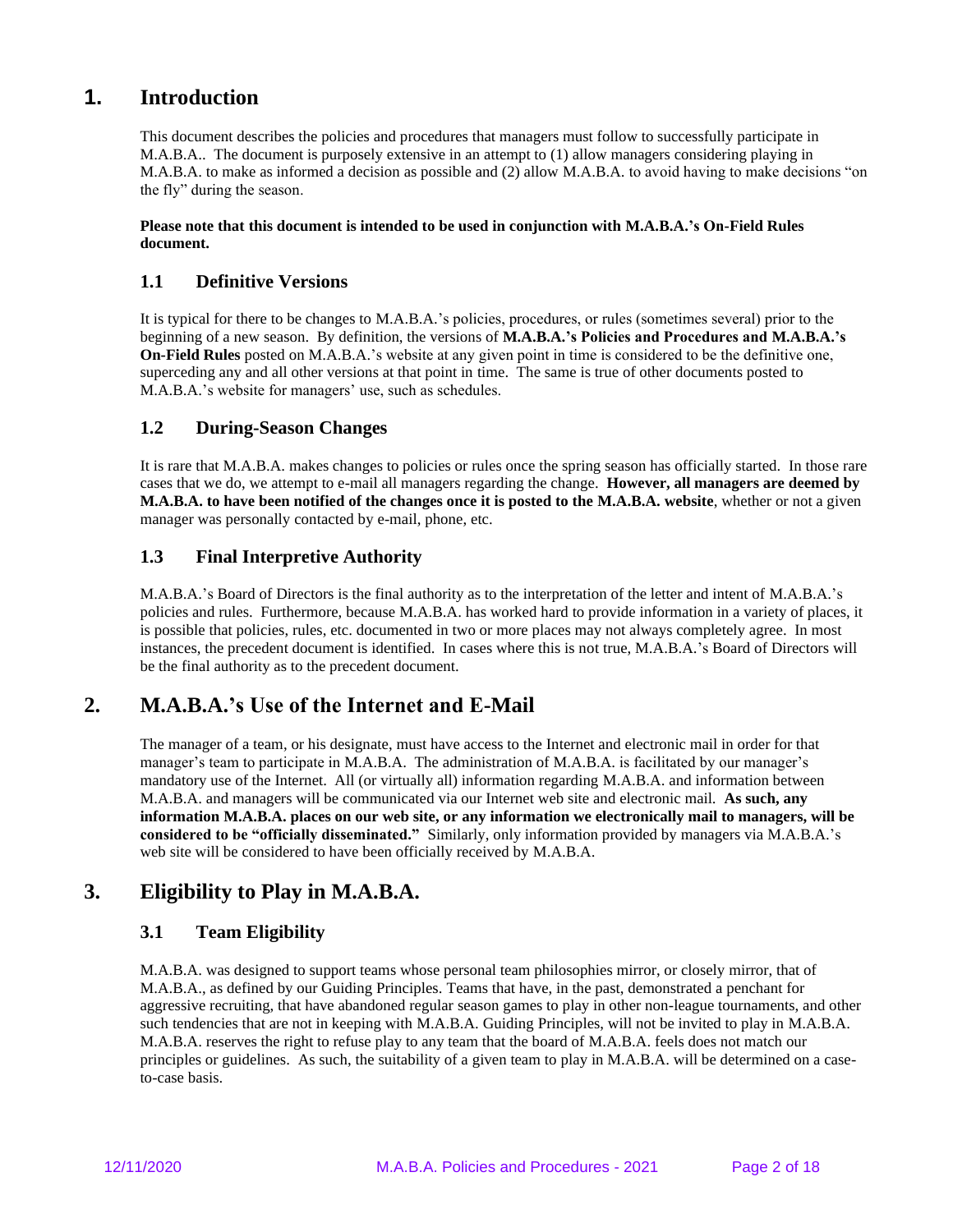## **3.2 Player Eligibility**

The cutoff date for determining M.A.B.A. player ages is May 1st of the given season. For example, a player on a full-time, 12-year-old team may not turn 13 prior to May 1<sup>st</sup> of the season. *M.A.B.A. does not grant waivers for players to play on a younger team that is mandated by his date of birth.*

## **4. Age-Group Divisions**

### **4.1 Full-Time Divisions**

All M.A.B.A. full-time age divisions will, as possible, be single age divisions – a team may carry no player older than that defined by the age division in which the team plays. For example, no player in the M.A.B.A. 13-Year-Old Division may turn 14 before May1<sup>st</sup> of that season. Teams may, however, carry younger players. M.A.B.A. reserves the right to, at any point in time, combine age groups as necessary to ensure an appropriate number of teams in any given age group, particularly for age groups 16 and older.

### **4.2 Divisionalization of Full-Time Age Groups**

Full-time M.A.B.A. age groups will, as the number of teams registered makes possible each year, be divided into divisions, Managers will be able to request which division they want to play in, based on the level of competition they believe is best for their teams, but the coordinator (with input from the coaches) will ultimately be responsible for deciding which division teams will be placed in

Which age groups are divisionalized is a year-to-year decision, depending on the number of teams registered. Usually there must be at least six teams opting for both divisions for M.A.B.A. to divisionalize a given age group.

There are occasions where M.A.B.A. may not ultimately be able to accommodate a team who, during registration, indicated an interest to play in either M.A.B.A.'s Division 1 or Division 2 because there were not enough teams to do so, or because M.A.B.A. believes the team in question should be playing in a different division.

Please note that M.A.B.A. does not offer registration fee refunds to teams who are not ultimately able to play in the division of their choice.

## **5. Official M.A.B.A. Roster**

### **5.1 Rostering Players**

Each team must officially roster each player BEFORE that player can play with that team IN ANY GAME. **Your team is subject to forfeit if a player who you have not first rostered plays in a game by policy with the appropriate age coordinator.** Team rosters will be available on the website so that opposing teams and M.A.B.A. can verify that all of your players were registered before playing.

**Note:** Although you must submit a variety of personal information about each player (for potential verification, mailings, etc.), for security purposes, only that player's first name and last name will be available for viewing by other M.A.B.A. managers.

### **5.2 Roster Grace Period**

There is no roster grace period; all rosters must be in by the start of the season but do not have to be finalized until Memorial Day for 13 and under, June 15<sup>th</sup> for all age groups 14 and up.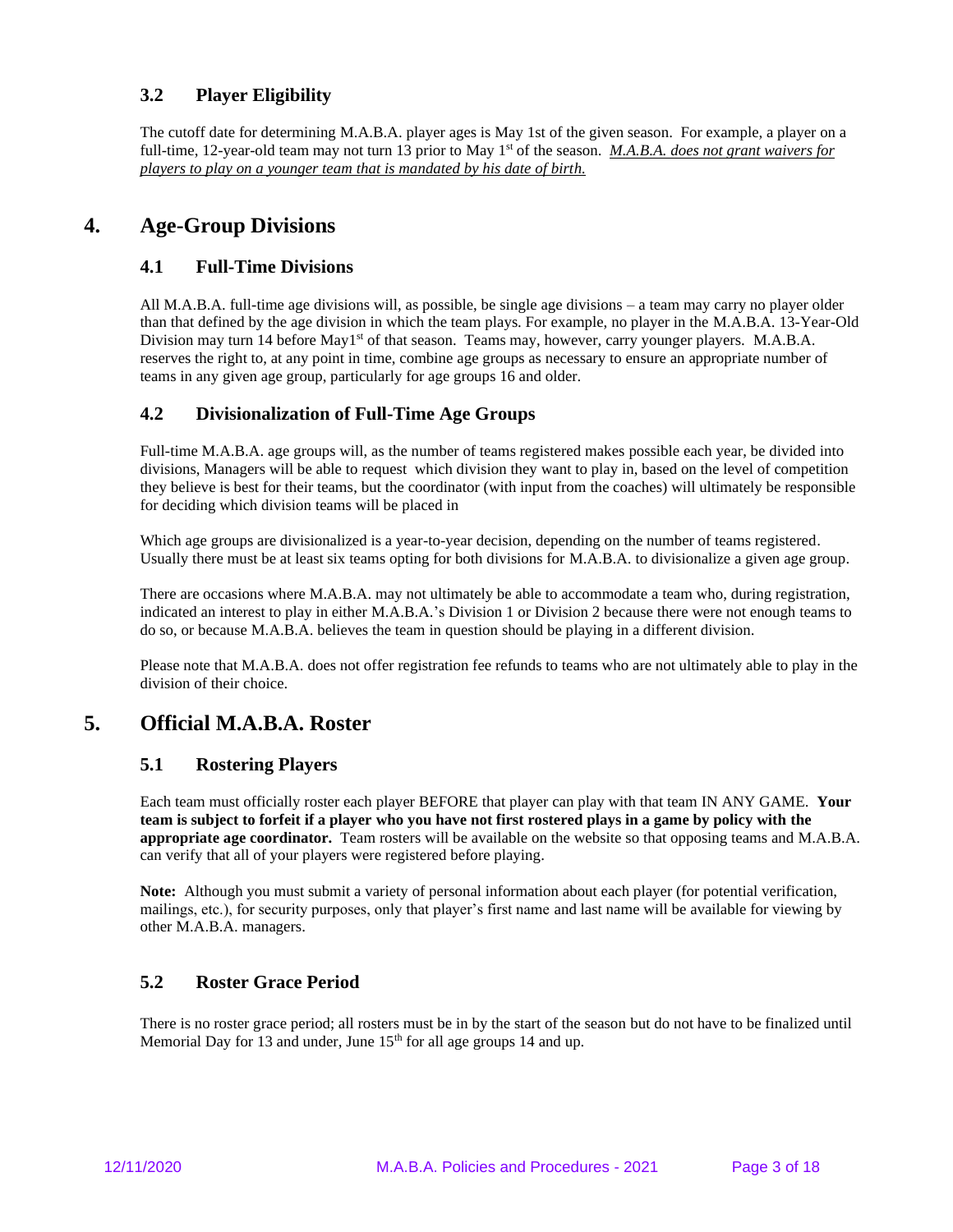## **5.3 Verifying Other Teams' Official Rosters**

All rosters will be available for opposing teams to view on the site.

### **5.4 Roster Additions**

No full-time team 13 and under may add a new player to their Official M.A.B.A. Roster after Memorial Day of a given spring season but may do so prior to that time. No team 14 and up may add a new player after June 15<sup>th</sup>.

### **5.5 Full-Time Team Rosters**

M.A.B.A. full-time teams must utilize closed rosters. This means that no player on any M.A.B.A. full-time team may play even a single game for any other team of any kind, with the exception of the player's official school team\*. **If instead that player subsequently plays a game for another non-school, Rec based, Travel team, or any other organized baseball team, all games that he has played in will forfeited by that team. Note: You cannot roster a player for play on any other organized team, if it is discovered that a player is dually rostered, it will be assumed that they are actively playing on two teams and all games are subject to forfeit.**

**5.5.1 \*With the knowledge and consent of the specific age coordinator players on teams in the 14U division and up may participate on "show case" teams on an as required basis. The coach of the affected player will make notification to their assigned age coordinator in writing to include the name of the show case and/or the organization sponsoring the show case team (e.g.; Dig In, Elite Baseball etc)** 

**The maximum roster size on any MABA team that is a 16U team AND under is 16 players for a given season. The 19U teams are allowed to carry an expanded roster of 19 players MAXIMUM for their season**

### **5.6 Players May Play for One M.A.B.A. Team per Season**

A player listed on an M.A.B.A. team's official roster, if making at least one plate appearance for that team, may not, during the same season, play for another M.A.B.A. team. Please refer to 5.5.1 for an implied exception

**EXCEPTION: Players may move UP to an older team as long as the team is in the same organization, the move is considered permanent and the move is made before the Memorial Day deadline.**

### **5.7 Penalties for Roster Infractions**

A team found to be playing a game in violation of the rules above will automatically forfeit that given game. To the degree that M.A.B.A. believes the team has committed other roster infractions, that team will be eligible for immediate dismissal from M.A.B.A.. Any team found to have submitted a counterfeit Player I.D. will be immediately dismissed from M.A.B.A..

### **5.8 Team Cooperation in Determining Roster Infractions**

When one team charges that another has played in violation of the above Roster Rules, M.A.B.A. will request that the team charged surrender its scorebooks for M.A.B.A. evaluation. If the team charged refuses or is unable to do so for all games, or does not do so immediately, the charge against them will be deemed to be valid.

# **6. M.A.B.A. Active Recruiting Policy**

M.A.B.A.'s recruiting rules are borne of both philosophical and practical concerns. Philosophically, M.A.B.A. finds it inappropriate and even potentially harmful to treat children like commodities, to be wooed, tantalized, or prospected as if they were pro players.

Second, M.A.B.A. would like to see our managers and their coaches produce quality teams through the *building* of players, not the *recruiting* of them. Recruiting philosophically prioritizes the desire of a team to win over what we see as its responsibility to help a player to improve.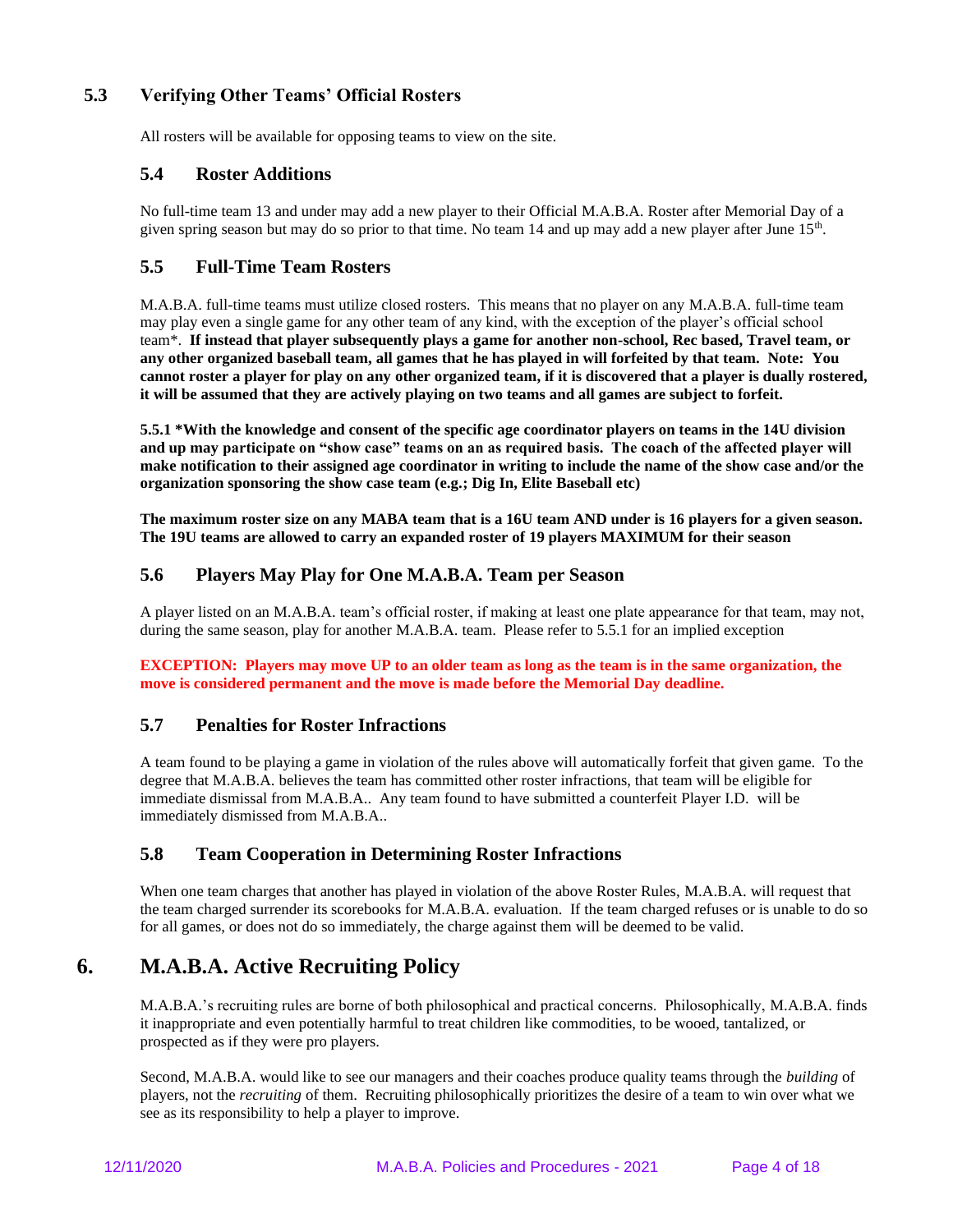Finally, recruiting can, and has, resulted in the decimation of M.A.B.A. teams, in which five or six players leave one team for another, leaving the first team unable to field a team. This not only leaves M.A.B.A. with fewer teams, but often leaves those children on a team who were "left behind" without a team on which to play.

If the determination is made that a manager, coach or parent has initiated contact with a rostered player or the parents of a rostered player on another M.A.B.A. team in an effort to recruit a player, the violator will be removed from M.A.B.A. Baseball immediately.

#### **6.1 Full-Time Travel**

#### **6.1.1 Definitions**

- a. **League** refers to any youth baseball program or organization that places a team in M.A.B.A., whether a league with both recreational and travel programs or an independent travel organization.
- b. A team's **Official Manager** is that person who is registered to the League at any given point in time, as indicated on the M.A.B.A. website.

#### **6.1.2 Fundamental Recruiting Rule**

A team may not, in a given spring season, carry more than two players who, during the previous spring season, were at any time officially rostered to another, single M.A.B.A. team. In addition, no team may roster more than (4) players that were officially rostered in all of M.A.B.A.

#### **6.1.3 Exceptions**

#### **6.1.3.1 Fall Ball**

M.A.B.A.'s recruiting rule is a "spring-to-spring" rule, and therefore does not apply to fall play. M.A.B.A.'s recruiting rules are not intended to be a form of collusion, keeping players from exploring other team options, and the fall is a natural time for players to explore such options. As such, there are no rules, recruiting-wise, regarding player movement from spring to fall season.

#### **6.1.3.2 Player Movement Notification**

Players wishing to try-out or switch to another MABA team must notify their existing coach. This is not intended to prevent players from looking at other or switching teams, but rather to encourage communication between a player and coach. It will also notify a coach of a player potentially leaving their team and maintain the spirit of the MABA rules about recruiting. A player must inform their coach prior to trying out for another MABA team. This should be done directly in form of communication. To confirm this communication occurs, the player must complete the Player Release/Transfer Notification form and send to the appropriate MABA age group coordinator and president. The completed form will then be forwarded to existing coach to confirm notification.

#### **6.1.3.3 Player Release**

A coach that cuts a player from his team once on the MABA roster must complete a player release/transfer notification form. This allows the cut player to join another MABA team's roster. In this case, the coach needs to complete the player release/transfer notification form and provide it to the player released so they can use for proof in discussion with other teams. That form also needs to be sent to the appropriate MABA age group coordinator and president.

A coach may also be informed of a player's desire to leave a team and grant them a release to play for any other MABA team. In this case, the coach needs to complete the player release/transfer notification form and provide it to the player released. The player keeps that completed form with them when they tryout for other teams or prior to being rostered on another MABA team. That form also needs to be sent to the appropriate MABA age group coordinator and president.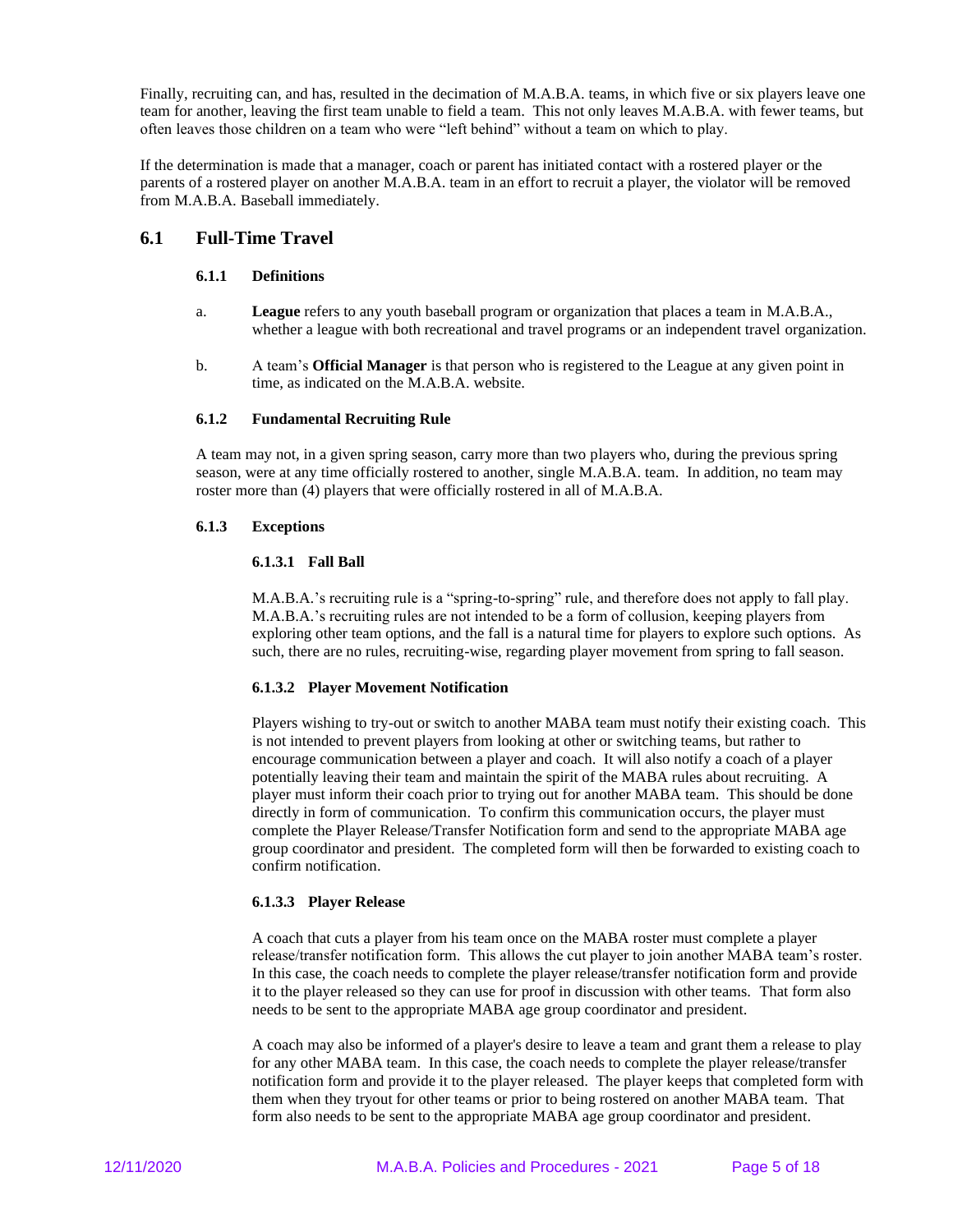Only the official coach of the record with MABA at the time of the end of season tournament may release of player from their team.

The M.A.B.A. transfer rule of a team taking a maximum of 2 players from a previous team and a maximum of 4 players total from cumulative M.A.B.A. teams still applies even under circumstances where a coach transfers to another organization or registers for a new season as an independent team.

## **7. Regular-Season Game Scheduling**

#### **7.1 Schedule**

M.A.B.A. teams of various divisions and age groups will play on the days listed in the "Days Of Play" section of the website in Handouts.

#### **7.2 Permitted Game Times**

M.A.B.A. Age-Commissioners must create original schedules that conform to the following guidelines, except when a particular team cannot support these guidelines because of field availability, which they submit to the M.A.B.A. Age Group Coordinator prior to the season:

- **a.** When field availability allows, MABA weeknight games will start at 5:45 during the month of April. In May, the starting time will be 6:00. Weeknight games may not begin prior to 5:45 p.m. or later than 6:15 p.m.
- b. Saturday games (or the first game of a double-header) may not begin earlier than 10:00 a.m. or later than 4:00 p.m. (unless a mutually agreed upon change is made between the coaches).
- c. Sunday games (or the first game of a double-header) may not begin earlier than 2:00 p.m. or later than 4:00 p.m. (unless a mutually agreed upon change is made between the coaches).

### **7.3 Start of Season**

The official opening day of each season may change from year to year. The official opening day for each M.A.B.A. age division will be set by the division's Age-Group Commissioner each year, pending approval from M.A.B.A.'s Executive Board.

### **7.4 Memorial Day and July 4th Weekends**

Age-Group Commissioners will not schedule games for the Friday, Saturday, Sunday, or Monday of Memorial Day or July  $4<sup>th</sup>$  weekends, so that teams wishing to participate in tournaments may do so.

#### **7.5 Schedule Fairness**

Each M.A.B.A. Age-Commissioner is expected to have as a goal the creation of a schedule that, to the degree possible, results in (1) each team playing each other team the same number of times, (2) each team playing the same number of home and away games**, in that order of priority.**

Clearly, however, the achievement of the above goals may not be completely possible for every age division, depending on the number of teams in the age division, the number of days to play, field availability of each team, etc. Such variables, which will be different in each age division, will likely result in schedules that, to one degree of another, mean that some team's schedules may be somewhat "tougher" than others (at least as perceived by a given manager), or result in a given team having fewer home than away games**. In fact, teams with limited home field availability, compared to other teams in its age division, should expect to have fewer home games.**

To the degree that M.A.B.A. or a given Age-Commissioner knows in advance that it will be impossible to create a schedule in which all teams play all other teams the same number of times, they will, to the degree possible, create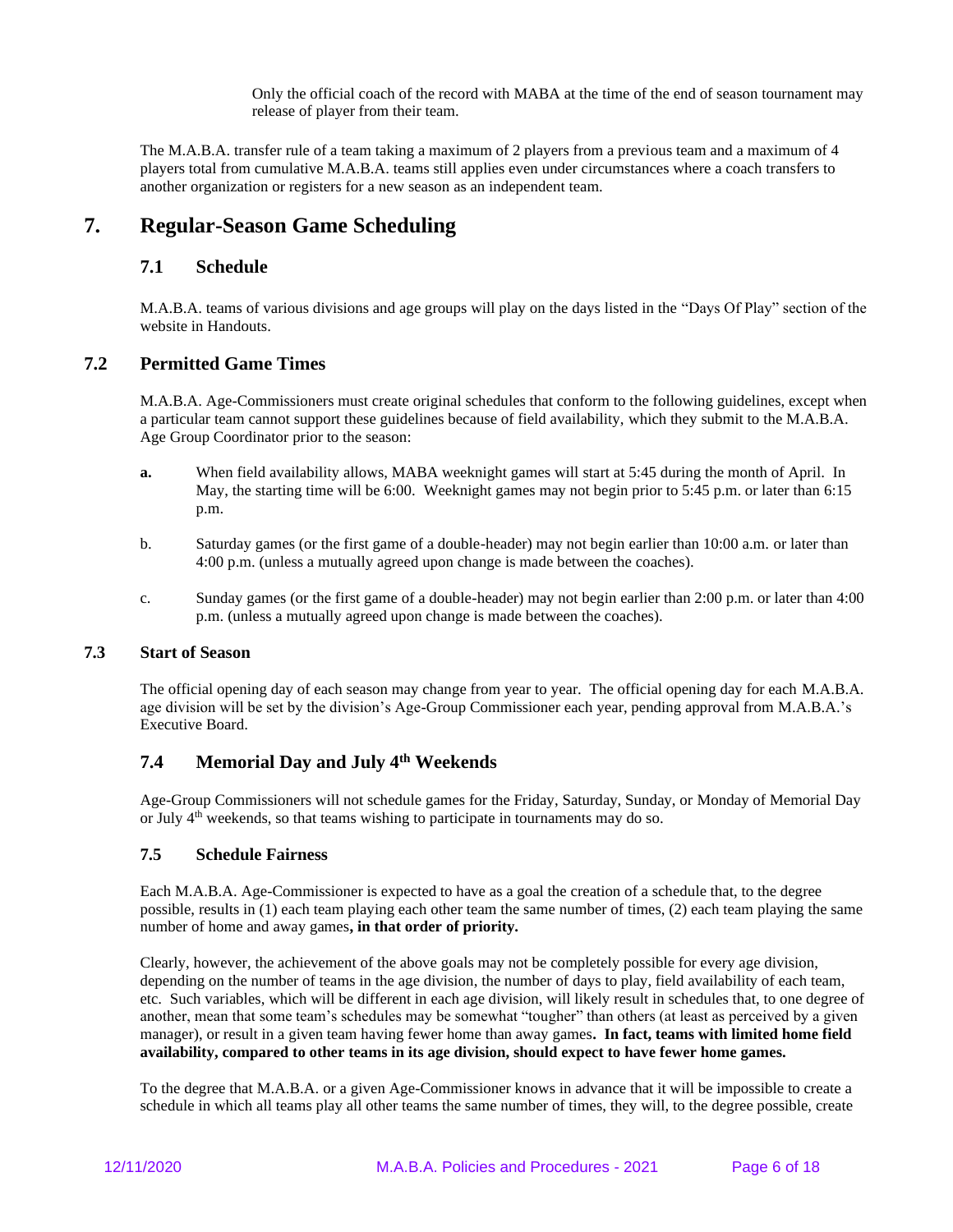"blind" schedules, adding team names via random selection. This may not result in schedules that all managers deem fair, but at least the unfairness will have been arrived at randomly.

 All teams are expected to play their entire M.A.B.A. schedule, as written. We will not write schedules around tournaments during the regular season. **M.A.B.A will make every effort to accommodate tournament schedule requests but can NOT guarantee all requests can or will be honored.** Any team that forfeits games due to entering outside tournaments during the regular season runs the risk of removal from the league. It is unfair to the other teams in the division that want to play the scheduled games and who abide by the rules.

## **8. Pre-Game**

### **8.1 Field Use**

- a. The visiting team shall have the right to use the field for pre-game practice beginning one-half hour before each game. The home team will have the use of the field until that time.
- b. To the degree that the total amount of time available for pre-game is less than one hour, the two teams will split the time that is available, with the visiting team having the use of the field last.

### **8.2 Player ID Cards**

- a. **Prior to the pre-game umpire conference upon request from the opposing team the coach must provide proof of age for each roster player present for the game and on the lineup card.**
- b. Any player without a valid ID shall not be allowed to participate in the game.
- c. The ID card must meet the following criteria:
	- 1. Be government issued (state, U.S. Federal, or military),
	- 2. Not be expired,
	- 3. Not be older than 5 years,
	- 4. Have a photo and name of the player, and
	- 5. ID must an original (no photocopies).

### **8.2 Lineup Exchange**

Managers of their designees must provide the opposing team a written lineup prior to the game's beginning. Team's batting-9 must also include all potential substitutes. **The lineups exchanged must include both the first and last name of each player.** Teams who refuse to provide both the first and last names of all players in the lineup are subject to forfeit. Teams cannot start a game with 8 players; you can finish a game with 8 but must start with 9. In addition, no noise makers OF ANY KIND will be tolerated; they are dangerous and therefore prohibited. Any player that throws any equipment, of any kind will be immediately ejected. Any player that removes their helmet in an act of frustration before reaching the dugout area will be ejected. MABA will institute the following "Mercy Rule": 12 runs after 4, 10 runs after 5 complete innings ends the game.

## **8.3 Providing of Baseballs**

The home team will supply two new balls at the beginning of each game; the visiting team one new ball. As additional balls are needed throughout the game, teams will alternate providing them, beginning with the visiting team. These additional balls need not be new but must be of sufficient quality to satisfy the umpire. Upon penalty of forfeit, all balls provided before the game must be new, and all balls provided before or during the game must conform to the standards listed in M.A.B.A.'s On-Field rules.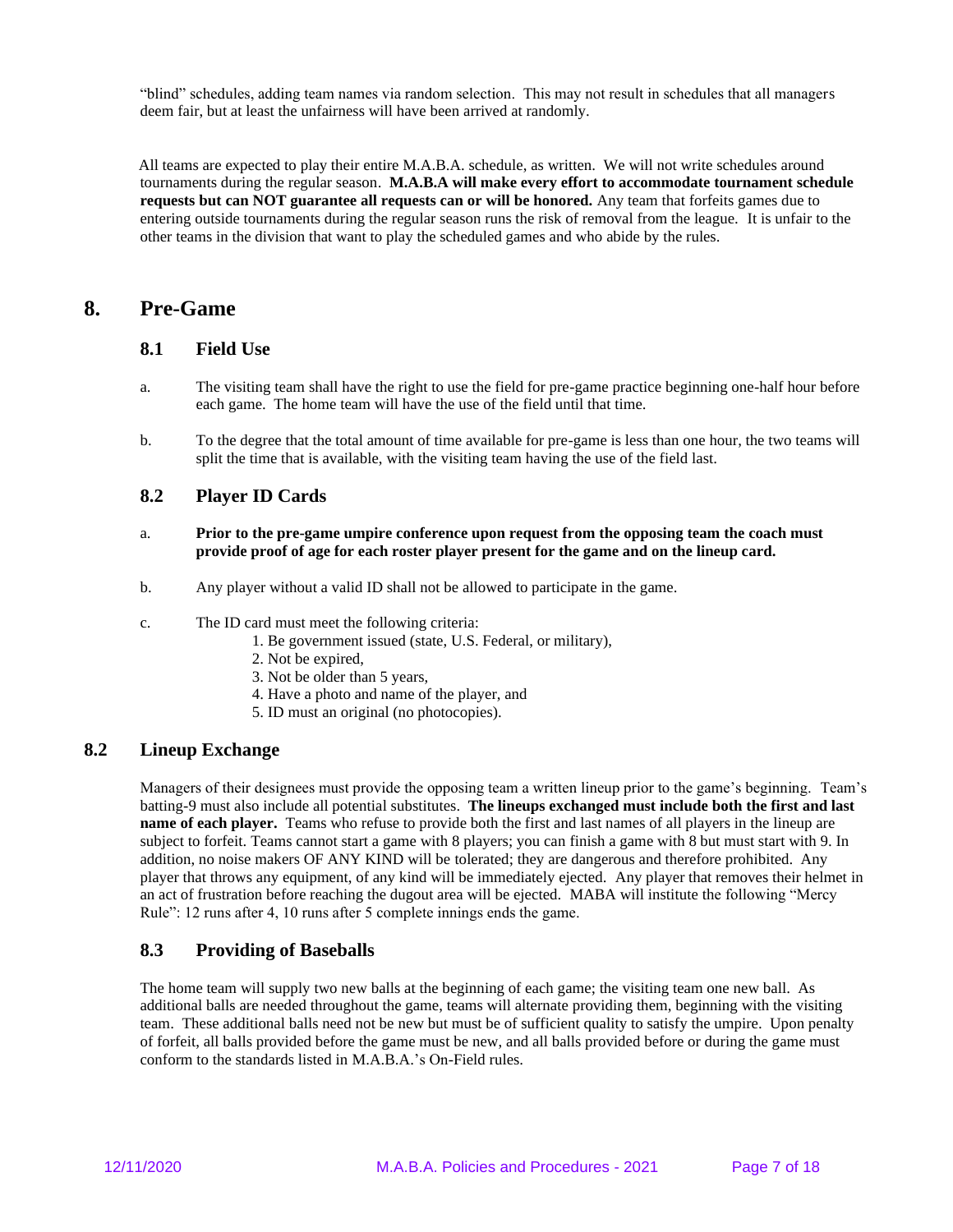### **Payment of Umpires**

- a. Home and away teams will split the cost of umpires at all games.
- b. Failure of a team to pay an umpire the amount required prior to the start of a game will result in that team's forfeiture of the game.

# **9. Game Reporting**

The policies below apply to all games, whether ones originally scheduled at the beginning of the season or any type of make-up game.

### **9.1 Method and Deadlines Reporting Game Outcomes**

Managers will report game results via M.A.B.A.'s website, found a[t www.leaguelineup.com/M.A.B.A..](http://www.leaguelineup.com/MMTA) Only scores reported in this manner will be considered to have been officially reported.

**Managers responsible for reporting game outcomes must do so within three days of a given game, or be credited with a forfeit for that game.** For example, a manager responsible for reporting on a Monday evening game must report on that game by midnight the following Thursday.

#### **9.2 Types of Outcomes and Reporting Responsibilities**

M.A.B.A. requires that all types of game outcomes, as listed in the table below, are reported, including postponed games and games won by forfeit. The responsibility for reporting a game outcome varies depending on the outcome of a game, as detailed in the following table:

| <b>Type of Game Outcome</b> | <b>Manager Responsible for Reporting Game Outcome</b> |
|-----------------------------|-------------------------------------------------------|
| Completed Game              | <b>Winning Manager</b>                                |
| <b>Forfeited Game</b>       | <b>Winning Manager</b>                                |
| Suspended Game              | Home Manager                                          |
| Postponed Game              | Home Manager                                          |

## **10. Protests**

Managers wishing to protest a game must do so in writing (an email is the preferred method) to their appropriate age coordinator. The cost to a team for review of its protest is \$50, payable by Paypal to

**[mababaseball2017@gmail.com](mailto:maba2017@gmail.com)**. The fee is refundable if M.A.B.A.'s determination is made in favor of the protesting team. The following also applies to protests:

- a. M.A.B.A. will not provide pre-protest consultation to a team, telling them whether, in M.A.B.A.'s opinion, they will win or lose their protest before they submit it. Only protests officially submitted will be considered and commented upon.
- b. In addition, managers should be sure to follow the rules regarding protests, as outlined in the base rule set by which their age division is playing. For example, most base rule sets require that a protest concerning a given play be lodged prior to the next pitch.
- c. Finally, managers should be aware that protests regarding the judgment call of an umpire will never be won. An umpire's judgment may well be incorrect, even obviously so to everyone, but it is still not protestable. Only an umpire's misinterpretation or misapplication of a rule is protestable, or a team's failure to comply with M.A.B.A. policies or rules.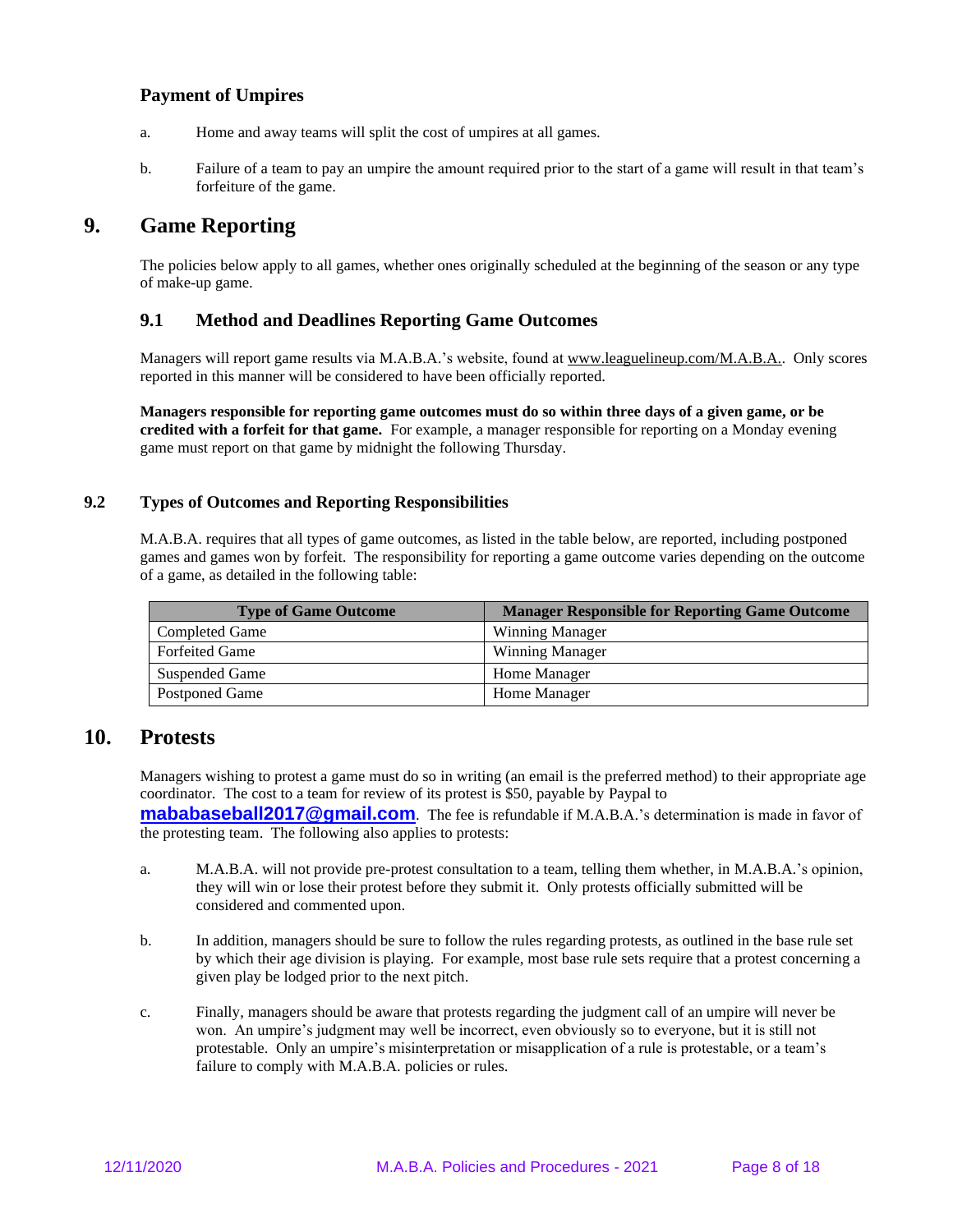# **11. Umpires- Only Approved Umpire groups listed on the website may officiate M.A.B.A. games.**

### **11.1 Trained and Impartial Umpires**

All M.A.B.A. games will be umpired by trained and impartial umpires, meaning that they:

- a. Have received formal umpire training;
- b. Are not a coach or a family member of one of the competing teams;
- c. Are not a team's "personal umpire," umpiring all or a predominant number of a given team's home games.
- d. Are not a team's organization umpire. Teams must use an umpire organization that does not fall under the supervision of their league officials for conflict of interest purposes.

### **11.2 Number of Umpires Required**

Home M.A.B.A. teams playing on regulation, 90-foot fields must provide both a home-plate and base umpire. Only one umpire is needed on smaller fields.

#### **11.3 Umpire No-Shows-In all divisions 13 and up. 11.3.1 When One Umpire of Two Doesn't Show**

- a. In the event that there is only one umpire for a game that officially requires two umpires, both teams may agree to use just one umpire. **Note that this decision, however, requires the consent of both teams' managers and is final.**
- b. In the event that one or both managers are unwilling to use just one umpire, the game is considered a **postponed game** and must be rescheduled.

#### **11.3.2 When No Umpire(s) Shows**

**Umpire No Show 1st offense**- If a team is scheduled to play at home and they have an umpire not show up for the game, the game will be rescheduled at the visitors field and the team that experienced the no-show will be required to pay the full fee for the umpire at the rescheduled game.

**Umpire No Show 2nd offense**- Same as above, but a \$100.00 no show bond will be posted to the league. Until the no show bond is paid, all games scheduled will be forfeits.

**Umpire No Show 3rd offense-** Same as #2, another \$100.00 bond will be required, the game will be forfeited.

- a. In the event of a complete umpire no-show, both teams may agree to use a coach, parent, or other family member(s) from one or both teams to do the umpiring. Note that this decision, however, requires the consent of both teams' managers and is final. Protests of partiality arising from such games will not be considered by M.A.B.A., although other types of protests will.
- b. In the event of a complete umpire no-show, and to the degree that one or both managers are unwilling to use coaches or parents as umpires, the game is considered **a postponed game** and must be rescheduled.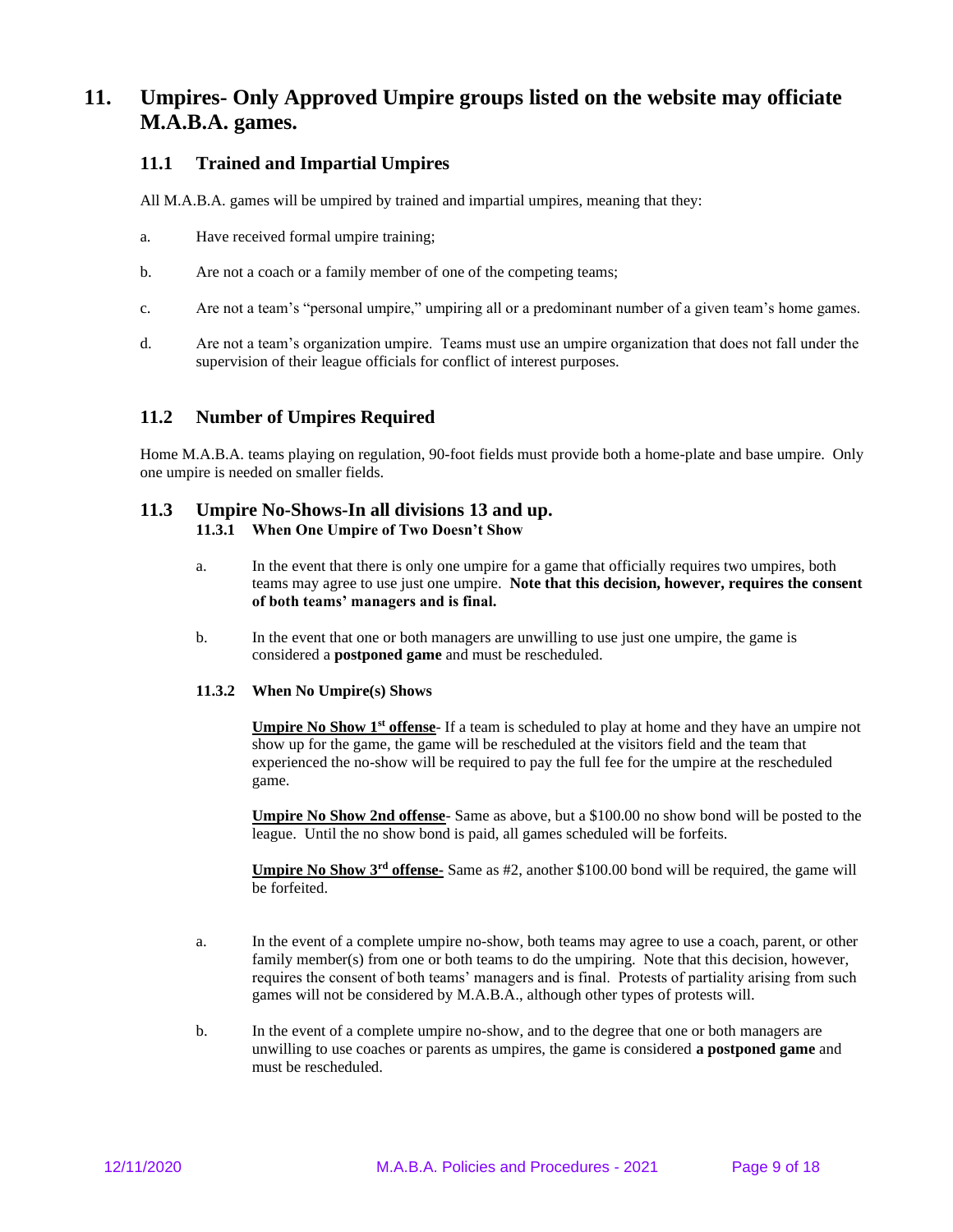### **11.4 Home Team Forfeits Upon Second Umpire No-Show For Particular Game.**

When a game is rescheduled because of a previous umpire no-show and, at the rescheduled game: (1) the home team again fails to provide the requisite number of trained and impartial umpire(s) and (2) the home and visiting team are again unable to agree on the use of an umpire(s) that is also a coach or family member of either team, then the home team forfeits the game.

# **12. Making Up Games**

It is important that teams make up games in a timely manner to avoid the difficulty of determining a regular-season champion among teams that may have played differing number of games by season's end or of having to play an inordinate number of make-up games near the end of the season. Beyond that, it is M.A.B.A.'s opinion that teams should want, for the benefit of its players, to play all of their scheduled games, and work together to do so.

The following rules regarding the make-up of games are designed to ensure that games are made up in a timely manner, and in a manner that is at least somewhat flexible to the needs of both teams, but, in most cases, more flexible to the home team than the visiting one, since it is the home team that must find a field and umpires for the make-up game.

## **12.1 Electronic Offering and Accepting of Make-Up Games**

All make-up offers should be done via email and copied to the appropriate age coordinator for recording purposes. This not only offers a means of communication between managers, but provides documented evidence that make-up offers, and acceptances/rejections were made appropriately.

These procedures are mandatory when offering or accepting/rejecting make-up offers. Managers who do not use this method run the risk of forfeit, as, in the case of protest, their make-up offers or acceptances/rejections will not be documented for M.A.B.A. review.

### **12.2 Definitions**

#### **12.2.1 Postponed Game**

In M.A.B.A., a postponed game is a game in which not a single pitch was thrown; in other words, the game never started. Games can be postponed for a number of reasons, including inclement weather prohibiting the game from being started, umpire no-show, or agreement between managers to change the date of an officially scheduled game.

*Note that, despite a contradiction in semantics, the make-up for a postponed game can actually take place prior to the officially scheduled date of the game, such as when a manager knows ahead of time that his team will not be able to play an officially schedule game, and agrees with the opposing manager to "make up" the game prior to the date on the official schedule.*

#### **12.2.2 Official Game**

A game is considered official when the minimum number of innings has been completed, as listed in M.A.B.A.'s On-Field Rules. (Note that if the home team is winning, the required number of innings needed to be completed for the game to be considered official is reduced by ½ innings.)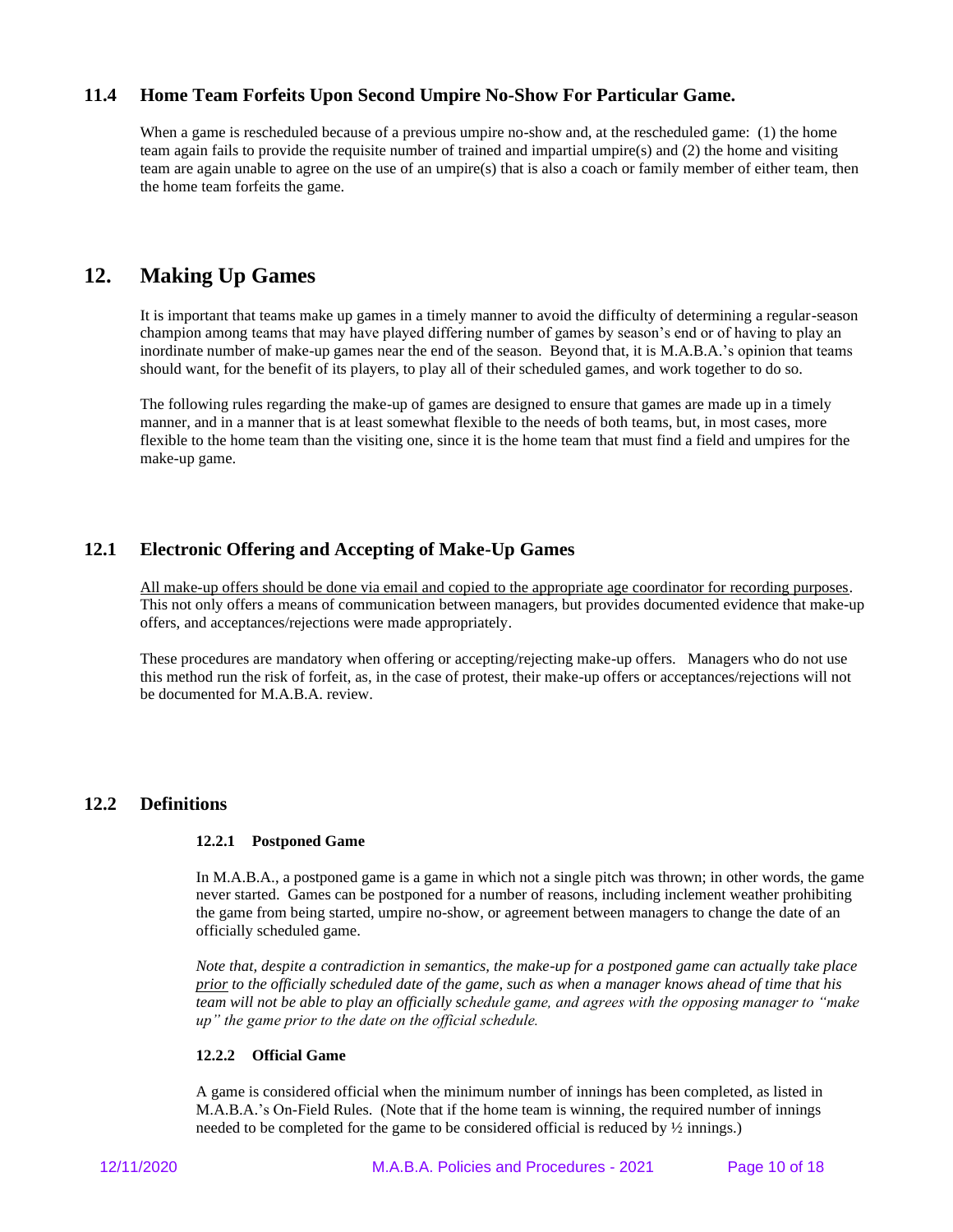#### **12.2.3 Suspended Game**

M.A.B.A.'s definition of a suspended game differs in part with those definitions provided by the base rule sets used by all of our age groups. Specifically, in M.A.B.A., a game is considered suspended if:

- a. The game begins, but is forced to end because of weather or lack of daylight before enough innings have been played for the game to be considered an "official game."
- b. The game ends in a tie after enough innings have been played for the game to be considered an "official game."

#### **12.2.4 Officially Scheduled Game**

An officially scheduled game is:

- a. A game documented in an age-division's original game schedule, published prior to the beginning of season.
- b. A postponed or suspended game for which a make-up or continuation offer has been officially made and accepted, thereby becoming part of an age division's **official schedule.**

#### **12.3 Required Timelines**

**12.3.1 Institution Of A Set Number Of Days That A Team Has to** *Play* **A Make-Up Game Or Conclude A Suspended Game**

**All make-up and suspended games MUST be completed in 14 days, the only exception being we will allow the resumption of a suspended game at the next officially scheduled meeting of the teams. The home team is given (4) days from the originally scheduled game to secure a field and make a valid offer or the visiting team will be given the following (3) days to make an offer. If, after (7) days, the game has not been scheduled, the coordinator will remove the game from the books.**

**ALL OFFERS MUST BE MADE VIA EMAIL AND COPIED TO THE AGE COORDINATOR. IF, AT ANY TIME THE COORDINATOR FEELS THAT A GIVEN TEAM IS AVOIDING THE GAME, A FORFEIT WILL BE AWARDRED TO THE OPPOSING TEAM.** 

### **12.4 Valid Make-Up Offers**

#### **12.4.1 Full-Time Teams**

The make-up dates offered by home-team managers must be considered valid, which means that home team managers:

a. May not offer make-up dates on which the visiting team is already scheduled to play **an officially scheduled game**, as defined above, or on which the opposing team has already been offered another make-up game, even if the opposing team has not yet accepted it.

Managers can use various parts of the M.A.B.A. website to determine whether the opposing team is already officially scheduled to play a game on a certain date, or whether the opposing team has already been offered a make-up game on a specific date.

b. May not offer more than one make-up game per day.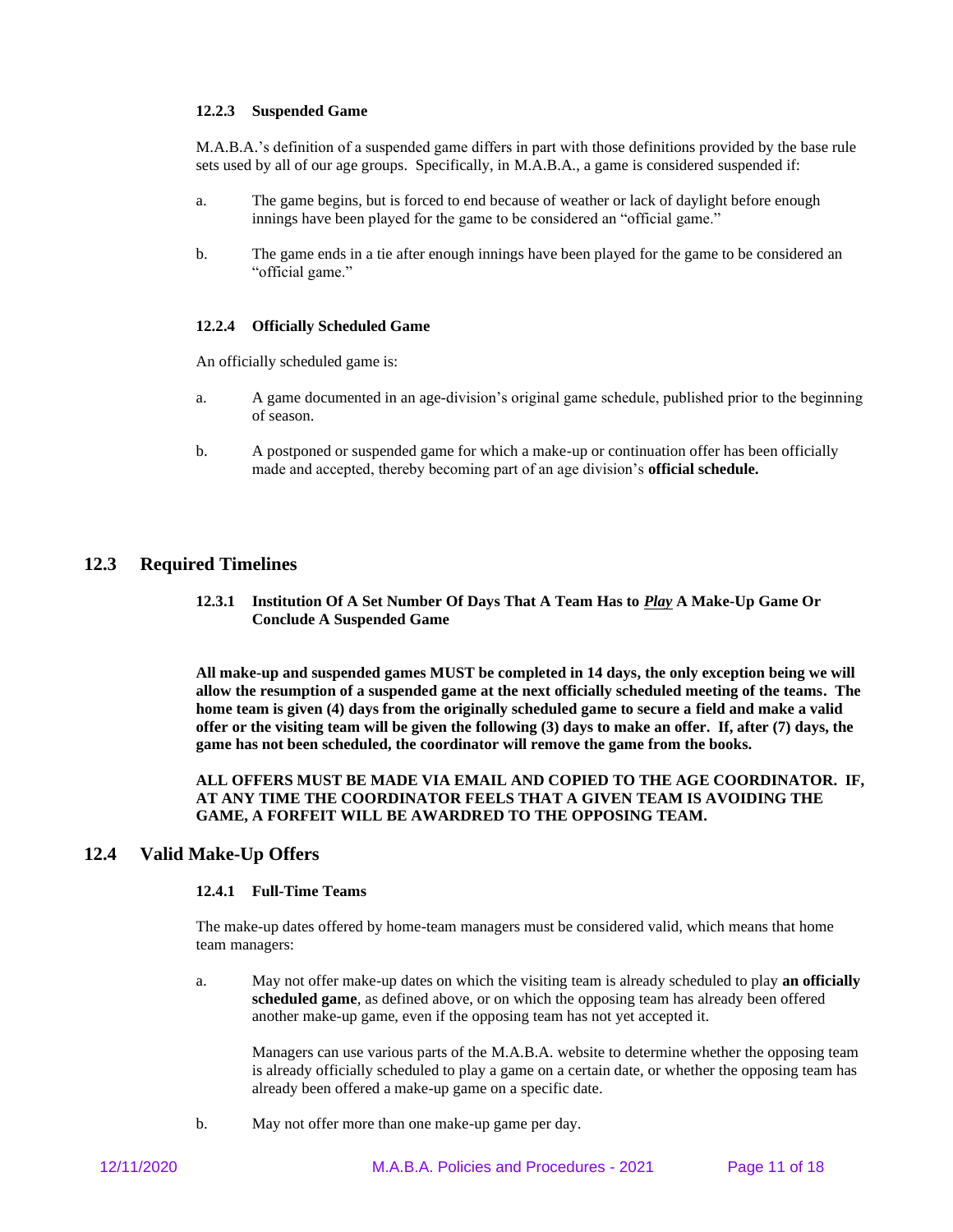- c. May not offer a weeknight game time different than that used for other officially scheduled weeknight games.
- d. May not offer Saturday game times earlier than 10:00 a.m. or later than 5:30 p.m.

### **12.5 Policies and Processes for Scheduling of Make-Up Games**

#### **12.5.1 Responsibilities of Home Team**

- a. If a double-header was postponed, the home team may offer **separate** make-up dates and times for each game. The two dates offered may not be on the same day.
- b. For the protection of both teams, this offer must be made via e-mail and copied to the appropriate coordinator.
- c. The make-up dates offered by the home team must be **Valid Make-Up Offers**, as detailed above.

#### **12.5.2 Responsibilities of Visiting Team**

- a. The visiting team must officially respond to the home-team's make-up offer(s) according to the parameters detailed in the Make-Up Timeframes Table, above.
- b. **If the visiting team fails to respond (copied to the coordinator) to a valid home team offer(s) within appropriate timeframes, the visiting team forfeits the game(s) that were offered for reschedule.**

#### **12.5.3 Exception for Suspended Game**

- a. To minimize travel, teams may choose to finish a suspended game prior to the beginning of another officially scheduled game the two teams will play in the future. In such a case, the "Last Make-Up Date Offered" can be beyond the normal timeline requirements.
- b. **All other requirements for offering and accepting make-ups still exist, however**. The home team must offer the date of the two teams' next game as the make-up date, and the visiting team must accept it – all within the offer/acceptance timeframes described above, using M.A.B.A.'s Team Reporting Policies. All penalties for not following these policies also remain.
- c. If the two teams whose game was suspended do not play each other again during the regular season, the "Last Make-Up Date Offered" rule, described above, also applies.

#### **12.5.4 Officially Rescheduled Games Unable to be Played**

If an originally scheduled game is, for valid reasons (e.g. subsequent postponements or suspensions) not able to be played prior to two days before the age-division's end-of-season tournament, the two teams will both be credited with a no-game for that game(s), meaning that neither team is credited with either a win or a loss for that game(s) and that their winning percentages neither improve nor worsen.

### **12.6 Playing Make-Ups in Order of the Original Schedule**

a. By and large, M.A.B.A.'s make-up policies facilitate that make-up games will be played in the general order in which they were originally scheduled. Note, however, that there is not a specific policy requiring teams to make-up games in the order they were originally scheduled. Not having such a policy, we believe, creates some schedule flexibility for our teams.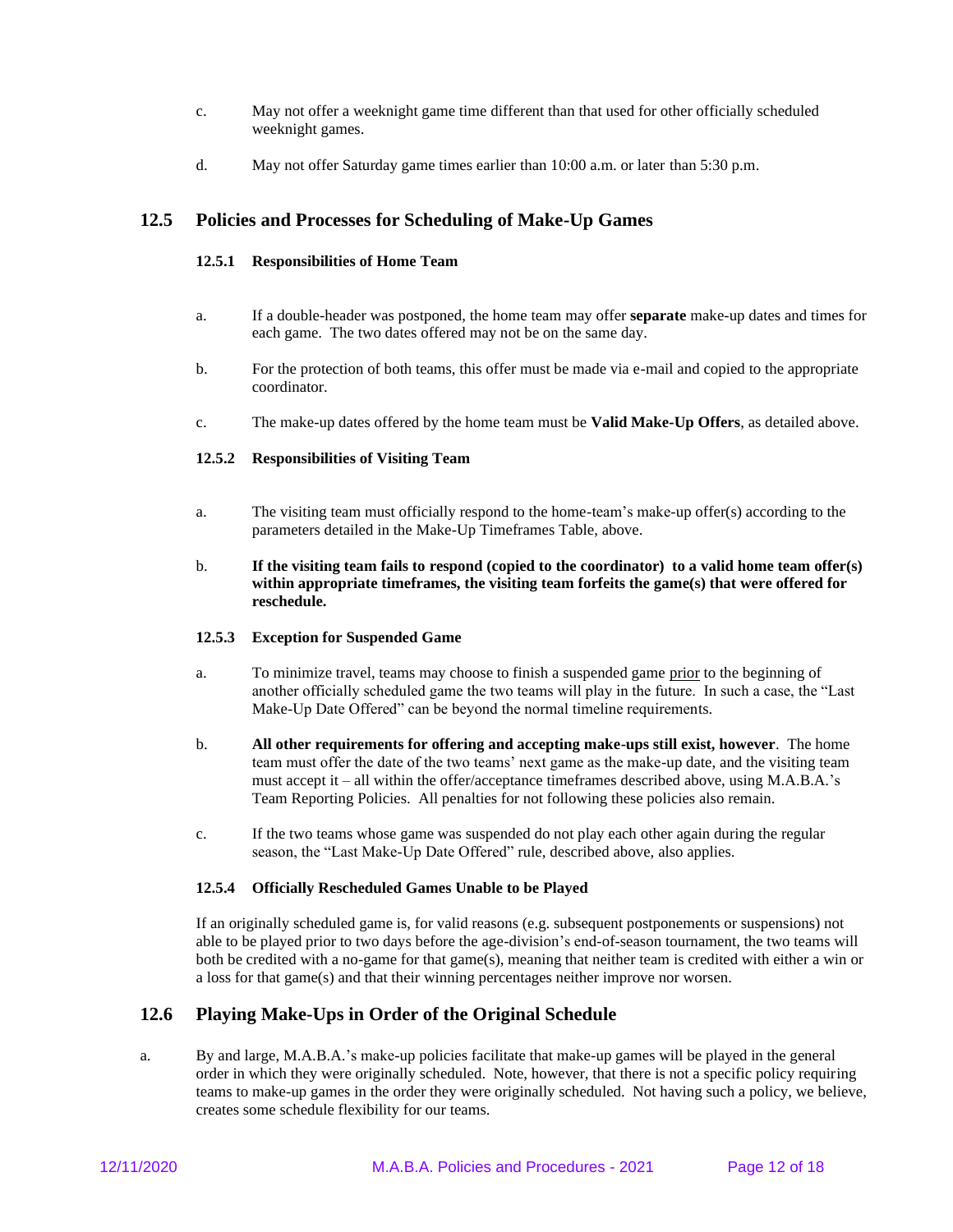- b. However, by two days prior to a team's end-of-season tournament, that team must not have chosen to make up later scheduled games at the expense of not making up earlier scheduled ones.
- c. **Any team that, by two days before its age-group's end-of-season tournament, has made up a game(s) that was originally scheduled for after another game(s) that the team did not make up, forfeits the earlier scheduled game(s) it did not make up.**

## **13. Suspended Games**

M.A.B.A.'s definition of a suspended game differs in part with those definitions provided by the base rule sets used by all of our age groups. Specifically, in M.A.B.A., a game is considered suspended if:

- a. The game begins, but is forced to end because of weather or lack of daylight before enough innings have been played for the game to be considered an "official game."
- b. The game ends in a tie after enough innings have been played for the game to be considered an "official game."

### **13.1 Rules Regarding the Resumptions of Suspended Games**

- a. Suspended games are resumed at a later date from the exact point the game was ended.
- b. The resumption of the suspended game is treated as if it is a continuation of the same game on the same day it was originally played, meaning that:
	- i. Managers must use the same bat-9 or bat-lineup batting method they were using before the original game was suspended.
	- ii. Managers are required to use the same batting order they used in the game that was suspended.
	- iii. A player that was not at the suspended game may not participate in the resumption of it.
- c. A player who was at the originally suspended game, but who is not present at the resumption of it, is not counted as an automatic out during his first scheduled plate appearance**. (See M.A.B.A.'s On-Field Rules.)**
- d. If play is suspended during the middle of a player's plate appearance, the player, upon resumption of the game, will begin the game with a count of zero strikes and zero balls.

## **14. Forfeits**

**In M.A.B.A., all forfeits must be reported as such, within the timeframes established for reporting any other type of game outcome.** However, managers who win by forfeit are free (though not obligated) to replay forfeited games, as described below.

### **The age group coordinator must approve all forfeits.**

### **14.1 Causes of Forfeit**

This document, as well as each age-group's base rule set, identifies a number of ways in which a team can forfeit. In addition to those already listed, or listed later, a team forfeits when: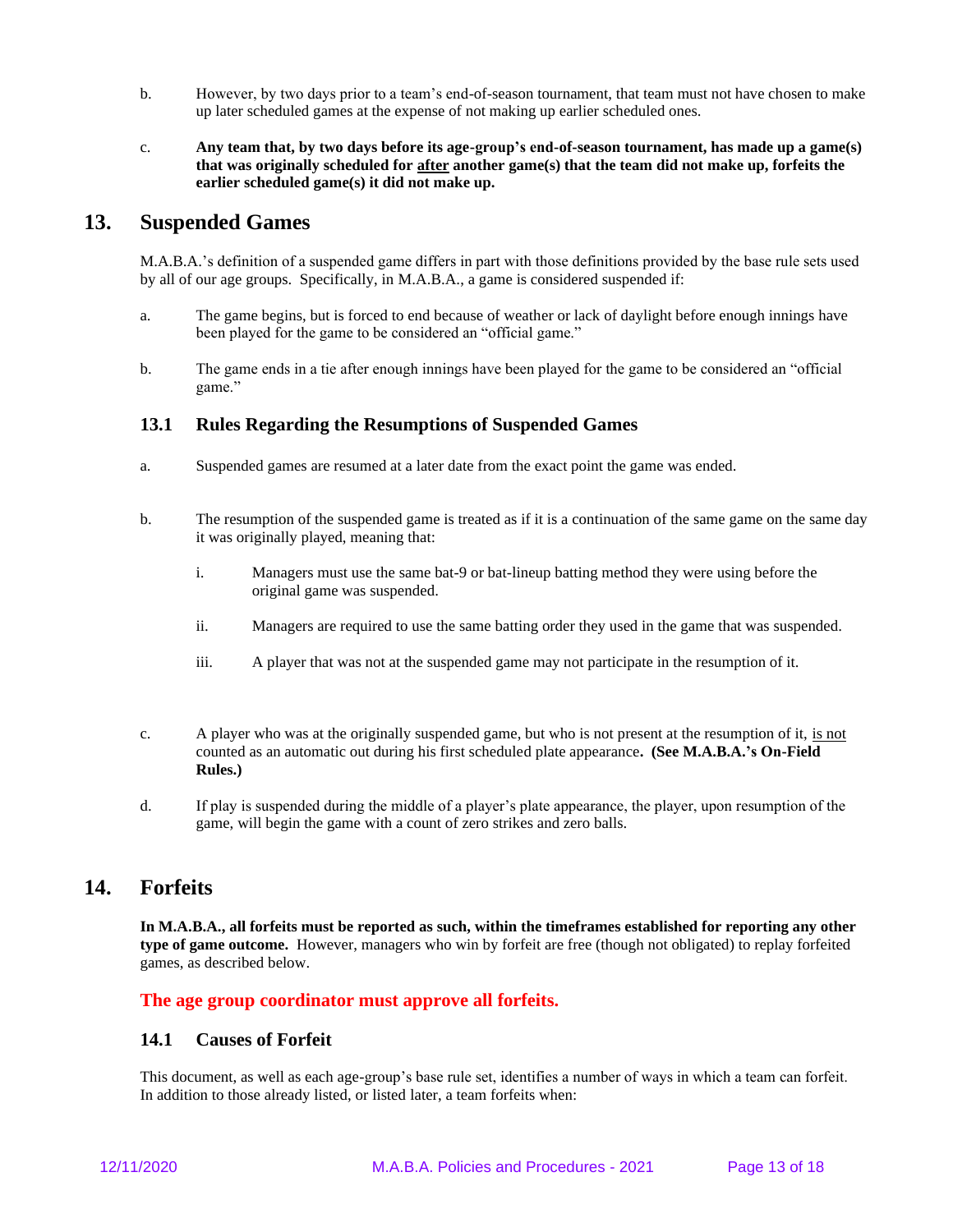- a. It is unable, for whatever reason, to field a team for an officially scheduled game that is not canceled because of inclement weather or umpire no-show.
- b. It is scheduled to host a game (as home team), but for whatever reason, cannot.

### **14.2 Forfeits Must be Reported**

Whether a manager wishes to or not, all forfeits must be reported according to the policies concerning game results, above. **A manager that is due a forfeit, but does not report that game result according to M.A.B.A. policies, is eligible to ultimately be determined the game's loser by forfeit, and the originally forfeiting team is the winner.**

### **14.3 Scoring of Forfeits**

For tiebreaking purposes, discussed further below, a manager who wins by forfeit must, when reporting the game, list the game score as follows:

- a. The team that loses by forfeit will be credited with scoring zero (0) runs during the game.
- b. The team that wins by forfeit will be credited with scoring ten  $(10)$  runs during the game.

### **14.4 Managers May Replay Forfeited Games**

- a. Managers who have won by forfeit (and properly reported it) may then agree to make up the game, after which the status of "forfeit" will be replaced by the outcome of the make-up game.
- b. M.A.B.A. encourages its managers to be willing to make up games they have won by forfeit due to opposing teams having unforeseen conflicts that result in that team not having enough players to play or a field on which to play, or even ones in which make-up offers have not been made or responded to in time. However, because we recognize that there are always some teams who, over the course of a season, gain a reputation for having constant "emergencies" and "unforeseen conflicts," or who are difficult to work with in terms of making up games, M.A.B.A. leaves the decision as to whether or not to make up a forfeited game to the manager whose team would have otherwise won the game due to forfeit.

## **14.5 Policies and Process for Making Up Forfeits**

- a. The manager of a team that has won by forfeit can agree to make up the game and we encourage M.A.B.A. managers to be willing to do so in appropriate circumstances. The original game outcome status of "forfeit" will remain until the game is made up and the new outcome reported.
- b. If a forfeited game is not made up prior to two days before an age-division's end-of-season tournament, then M.A.B.A.'s assumption will be that the manager who originally won by forfeit was not willing to make up the game, no matter how many reschedule choices he was given. The manager who would have won by forfeit has the right to refuse any and all make-up choices that do not suit him, for whatever reason.
- c. A manager who has won a game by forfeit is considered by M.A.B.A. to be officially willing to make up the forfeit by actually playing the make-up game for that forfeit – not by any verbal or even written agreement to do so. Once the first pitch of the make-up game is thrown, the game is considered to be an **officially scheduled game**, and from that point on, treated as such. The outcome of that game will replace the previously recorded "forfeit" outcome for that game.

## **14.6 Penalties for Multiple Forfeits**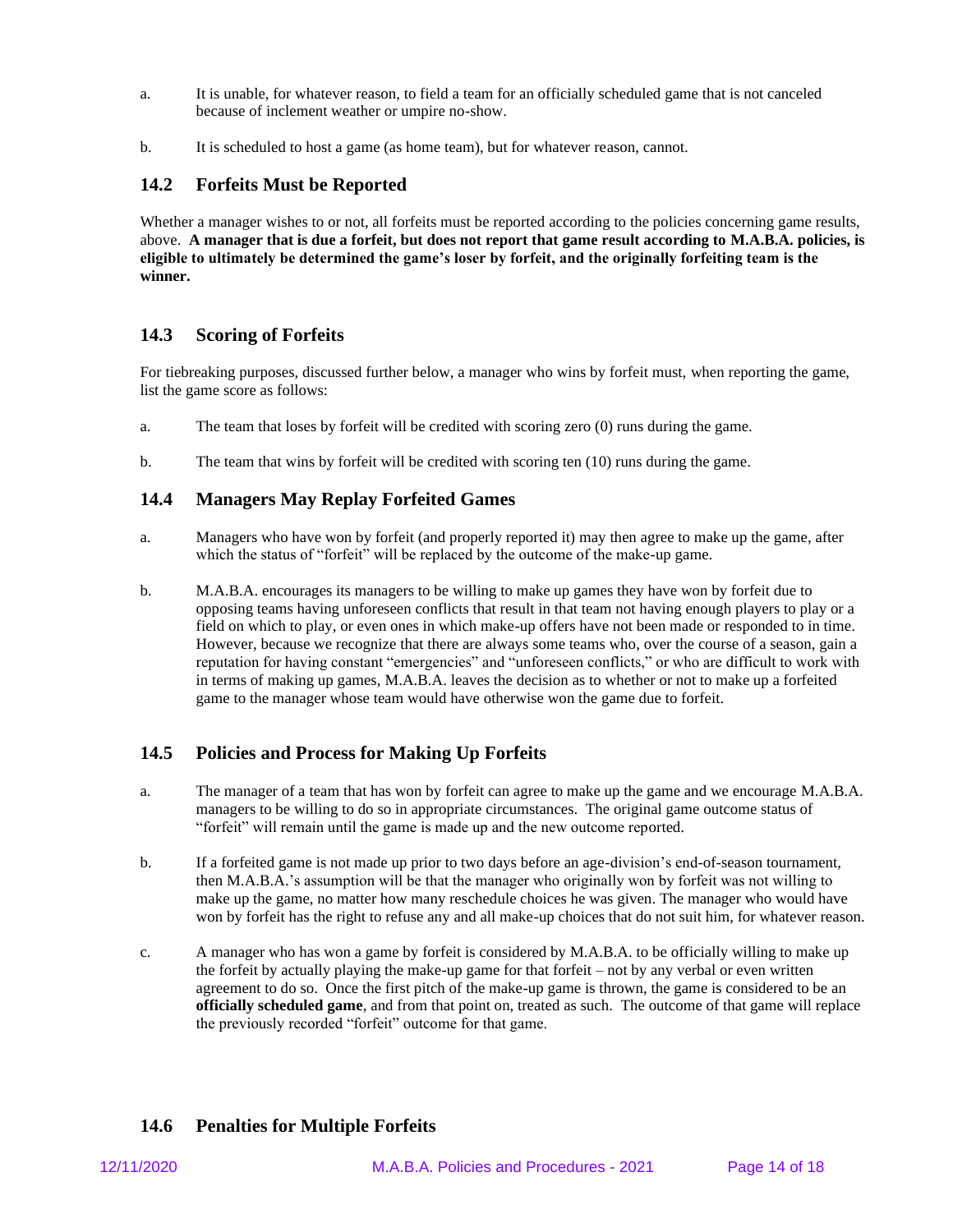A team that forfeits three games because of lack of players or inability to secure a home field is eligible for immediate dismissal from M.A.B.A.. If a team is dismissed, all teams that have previously played that team (regardless of game outcomes) and all teams scheduled to play that team will be credited with a "win" for each of those games.

# **15. Game Ejections and Suspensions**

- a. Any manager, coach, player, parent, or other team supporter who is ejected from a given game is also suspended from attending the team's next two games. Any individual who is ejected from a game, but nevertheless plays in any of the team's next two games, will cause her/her team to forfeit that game(s).
- b. Any manager, coach, player, parent or other team supporter who is ejected a second time during the season will be suspended from attending his/her team's games for the seven days following the second ejection. Again, any game this person attends during the seven-day suspension period will result in the automatic forfeit of his/her team's game.
- c. If, at any time during the season, a team receives its third ejection  $-\nu$  via any combination of manager, coach, player, parent, or other team supporter – that team will no longer be eligible to participate in its agegroup's end-of-season tournament.
- d. If at any time during the season, a team receives its fourth ejection via any combination of manager, coach, player, parent or other team supporter – that team will be eligible for immediate dismissal from M.A.B.A.. If a team is dismissed, all teams that have previously played that team (regardless of game outcomes) and all teams scheduled to play that team will be credited with a "win" for each of those games.
- e. The above policies notwithstanding, M.A.B.A. has the right to dismiss any manager, coach, parent, player, or team from M.A.B.A. upon even one ejection, if the circumstances of that ejection are determined by M.A.B.A. to be egregious enough to warrant such action.
- f. It is the responsibility of the team manager to inform the appropriate Age-Group Commissioner when an opposing manager, coach, parent, or player is ejected from a game so that M.A.B.A. can be informed of this action.

# **16. End-of-Season Tournaments**

# **NOTE: In any division where a host to a tournament has not been found by June 1st, no tournament will be offered in that particular division. No refunds will be offered.**

**16.1 M.A.B.A. will utilize the AABC format for all end-of-season tournaments.**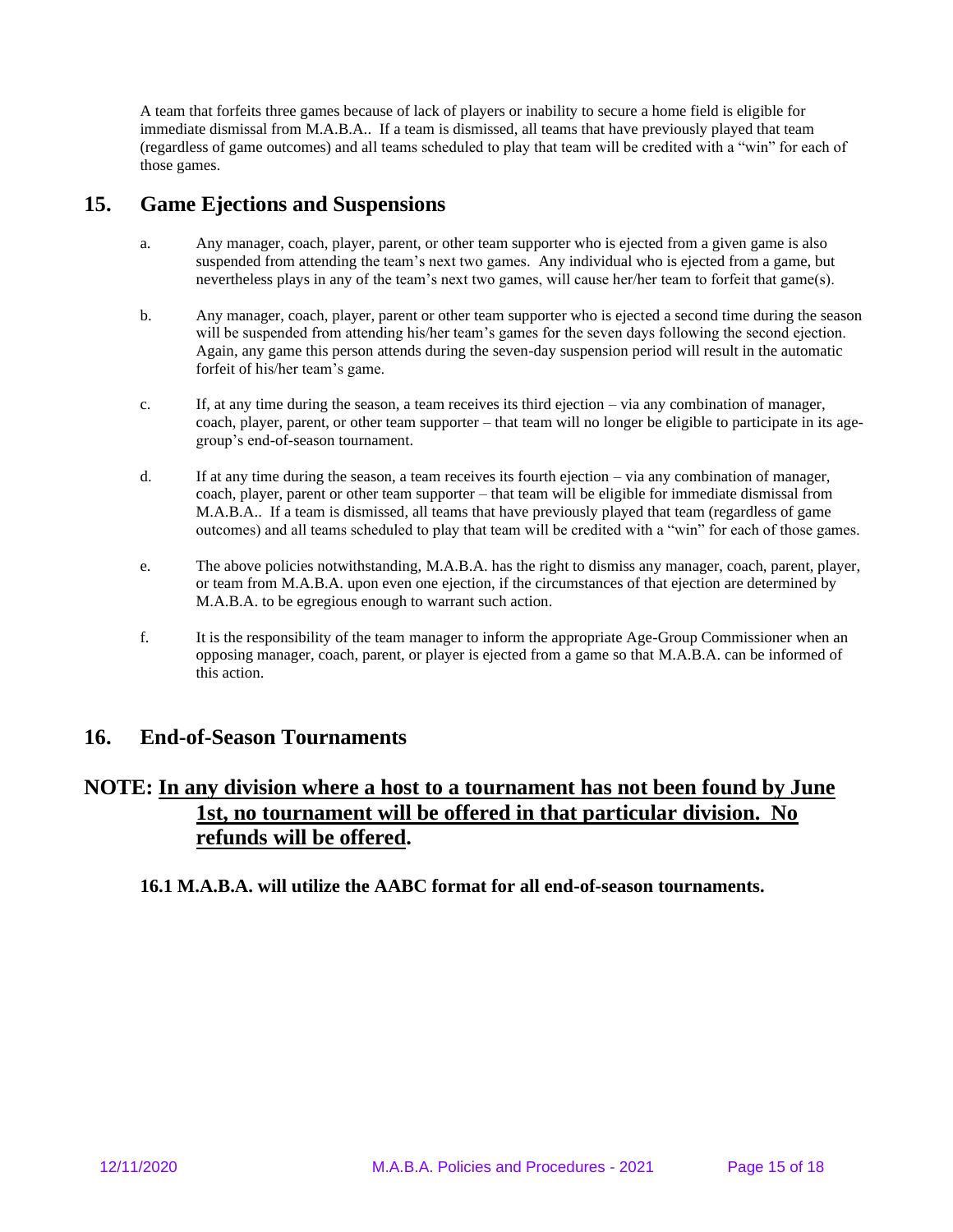### **16.2 Team Eligibility**

- a. All M.A.B.A. teams are eligible to take part in an Age-Division's end-of-season tournament, unless they have been barred from doing so for disciplinary purposes.
- b. A team choosing not to participate in his age-division's end-of-season tournament is asked to notify the age group coordinator prior to the scheduling of the event. NO team will be permitted to participate in an M.A.B.A. tournament while participating in an outside event during the same dates.

### **16.3 Player Eligibility**

#### **16.3.1 Base Rule**

**A full-time team** may not utilize a player during their age-division's end-of-season tournament unless that player has had at least one plate appearance in 5 games.

#### **16.3.2 Injury Exception**

**A player who plays in one of the first three games of a team's season (meaning any time on defense or a single player appearance) and then becomes injured, missing part of the season, may still play in his team's end-of-season tournament so long as he does not play for any other team during that time period.**

#### **16.4 Seeding**

**MABA will use a blind draw by the age coordinator to seed the end of season tournament.**

#### **16.5 Tournament Format**

By default, all M.A.B.A. end-of-season tournaments will be conducted as A.A.B.C. double-elimination tournaments. Age-Division Commissioners who wish to utilize another format must first get permission from M.A.B.A.'s board to do so.

## **17. Determining Division Leaders-For Season Standing Purposes Only**

# **Number Of Wins Will Be The Determining Factor in The Division Standings (Not Winning Percentage).**

The following tiebreakers will apply, listed in decreasing order of priority:

- a. Head-to-head competition among other tied teams;
- b. Average runs allowed per game against other tied teams;
- c. Average runs scored per game against other tied teams;
- d. Average runs allowed per game in all games;
- e. Average runs scored per game in all games.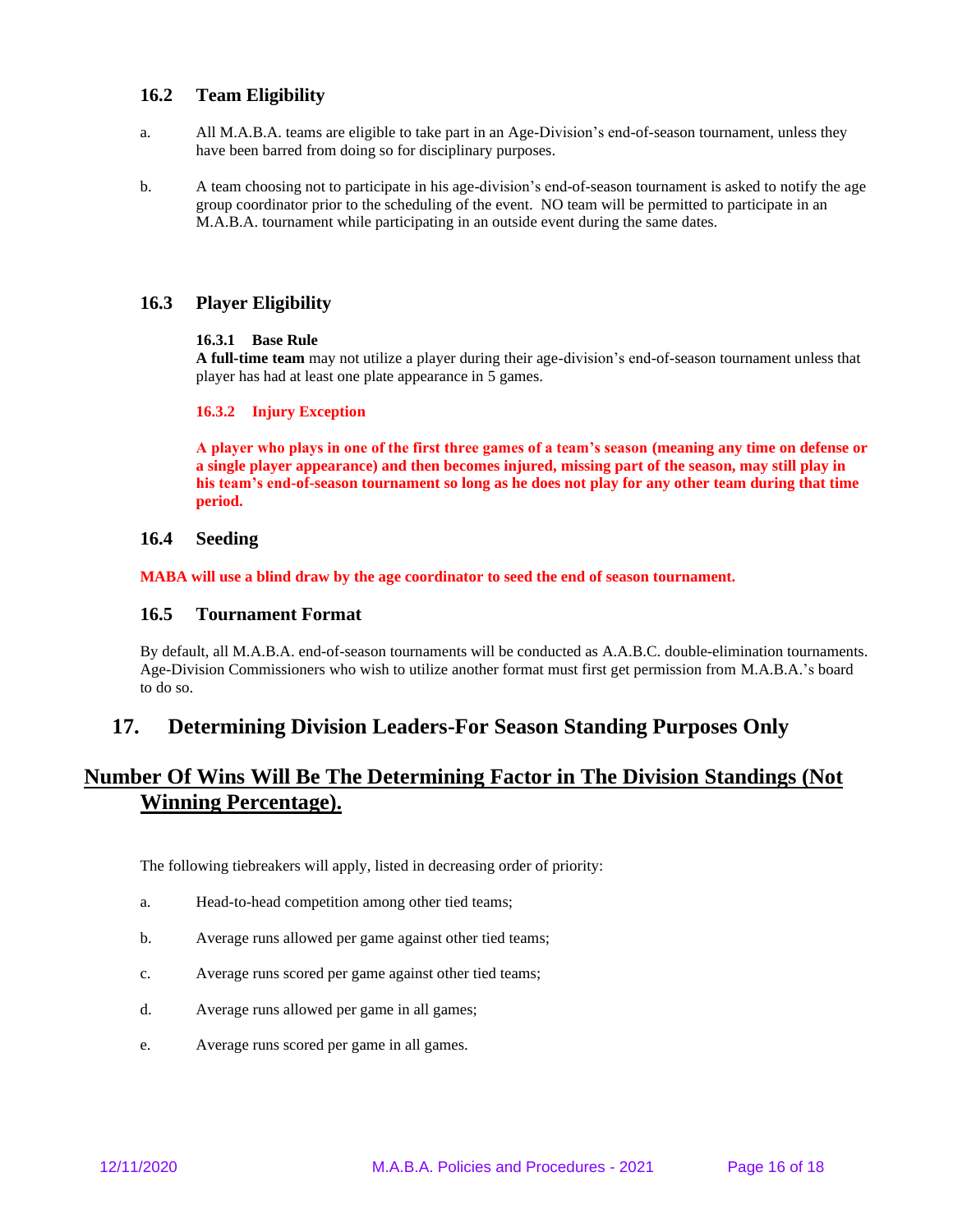### **17.1 Exceptions in Determining Division Leaders**

- a. M.A.B.A.'s game make-up rules should typically result in appropriately defining division leaders. In some cases, however, such as constant raining during the last two weeks of the regular season, they may not.
- b. Whenever M.A.B.A.'s Executive Board believes that the above rules will not necessarily result in the appropriate definition of division leaders, it is empowered to take actions necessary to, in their opinion, most fairly define division leaders. M.A.B.A. is not limited in the actions it can take or decisions it can make in performing this function, which could include requiring just specific teams to play make-up games, requiring division leaders to play one another, or simply pronouncing, based on season-long data, which teams are the division leaders. **M.A.B.A.'s predisposition will be to not make use of this power except in cases where it is blatantly clear that it is necessary to do so.**

# **18. Manager-Consented Policy and Rule Changes**

Opposing M.A.B.A. managers may jointly decide, before a particular game, to modify a specific M.A.B.A. policy or rule for that particular game. The specific policies and rules that managers are permitted to jointly agree to modify in this manner are listed and discussed below.

### **18.1 General Policies Regarding Manager-Consented Changes**

The sections immediately following this one list and discuss the specific M.A.B.A. policies and rules that managers may jointly agree to change before or during a game, and the parameters within which those managers may change those policies and rules. This section describes the policies regarding all such manager-consented modifications of M.A.B.A. policies and rules.

- a. The **only** M.A.B.A. policies and rules that managers may agree to modify, before or during a game, are those listed below, immediately following this section.
- b. M.A.B.A. managers are only permitted to consent to modifications to the M.A.B.A. rules and policies listed below **within the parameters specified below**.
- c. Age-Group Commissioners are not permitted to modify M.A.B.A. policies and rules, even those listed below, and even within the parameters listed below, for mandatory use in any or all games in their age divisions.
- d. Manager-consented modifications to the below M.A.B.A. policies and rules are performed strictly gameby-game. A manager's consent to modify one of the below policies or rules during one game in no way requires him to consent to doing so in future games, or in the same manner, nor does disagreeing to modify one of the below policies or rules during one game prohibit the manager from being able to do so in the future.
- e. **In the case of protest, M.A.B.A. will apply the standard policies and rules of the M.A.B.A. Handbook, unless the protesting manager can provide documented evidence that the opposing manager indeed agreed on a particular policy or rule modification. M.A.B.A. strongly encourages M.A.B.A. managers who agree to play by a modified policy or rule change to document this fact in each other's scorebooks, and to sign them.**